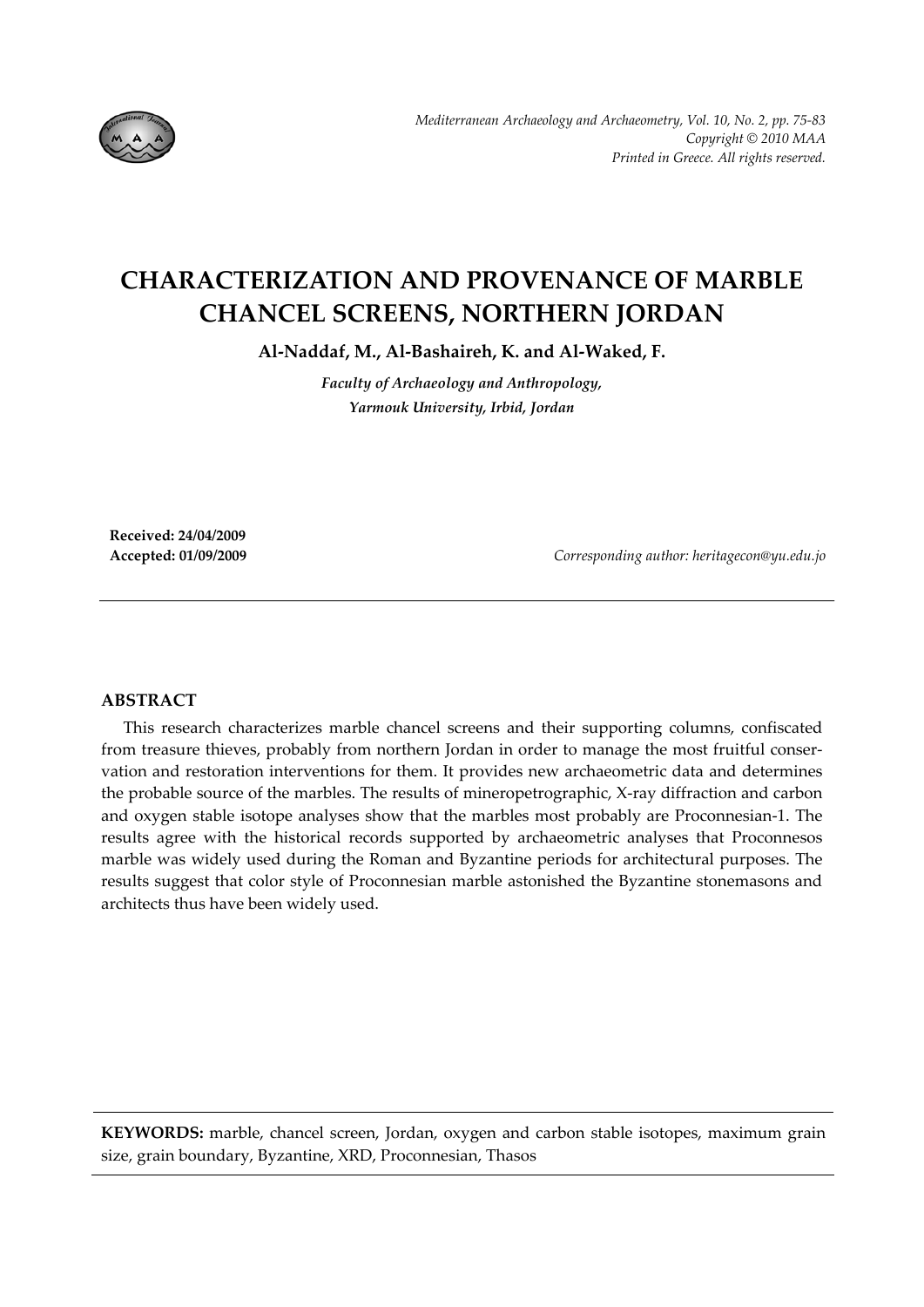### **INTRODUCTION**

Marble is one of the most valuable stones used in antiquity. Romans and Byzantines extensively used marble in their buildings and monuments. They transported large quantities and blocks of marble from ancient Mediterra‐ nean quarries to most Near Eastern archaeo‐ logical sites (Capedri *et al.*, 2004). Byzantine ar‐ chitecture is rich in colored decorative elements and characterized by large domes, round arches, elaborated columns, and a wide use of marble (MacDonald, 1962; Hutter, 1988). Dur‐ ing the Byzantine Period in the Near East, spread of Christianity, economic prosperity and demographic stability lead to the construction of many churches (Lucke *et al*., 2005; Qaqeesh, 2007). The interior design of Eastern Christian churches separated the sanctuary from the nave by icon screens or iconostasis. Marble, among other materials, has been used to make such screens during the Byzantine Jordan. Excavations of Byzantine churches at Petra, Umm el‐ Rasas, Rihab, Humayma, Umm Qais, Abila and Capitolias revealed marble screens of simple slabs decorated with crosses in a bas-relief.

The Archaeometry Laboratory at the Faculty of Archaeology and Anthropology at Yarmouk University received four similar rectangular marble chancel screens badly restored by poly‐ ester resin and six columns for restoration and conservation (see figure 1). Conservation and repair processes of the screens and columns re‐ quire proper analysis to ascertain exactly what material was used and demands a detailed un‐ derstanding of materials currently available. Knowledge of the correct provenance of the marbles under investigation is necessary for the selection of identical marble for substitution, conservation and repair.

In our region and during the Roman and Byzantine Periods, Proconnesian (Marmara) marbles were widely used for architectural elements (Al‐Bashaireh, 2003; Fischer, 2003). They share with other marbles macroscopic fea‐ tures such as medium to large grain size and strong sulfur odor upon scraping or grinding, but they are highly characterized by regular grey banding. Several databases on Mediterra‐ nean marbles (including Proconnesos) based on carbon and oxygen isotopes and other tech‐ niques have been published, for instance see Herz (1987), Moens *et al.*(1990), Asgari and Mat‐ thews (1995), Gorgoni *et al.*(2002), Polikreti and Maniatis (2002), Attanasio (2003), Capedri *et al*. (2004) and Attanasio *et al.* (2006).

The chancel screens we received at Yarmouk laboratory have grey bands, therefore it is probable that Proconnesos is their source. However, Marmara region is more than 40 square kilometers and has more than 23 quarries (Asgari and Matthews, 1995; Attanasio *et al.,* 2008a,) therefore it is of great importance (if possible) to allocate a specific quarry for the samples. Asgari and Matthews (1995) recognized Proconnesian marbles with highly nega‐ tive δ18O values. Gorgoni *et al*. (2002) confirmed these results and called them Proconnesos‐2. Although Proconnesos‐2 marbles were not widely used during Roman and Byzantine peri‐ ods (Asgari and Matthews 1995, Attanasio *et al*., 2008a), Al‐Bashaireh (2003) found that they were used for some architectural elements to build the ancient city of Gadara (Umm‐Qais), Northern Jordan. We attempt in this work to figure out the source of these screens and col‐ umns, determine if they are of Proconnesos-1 type or Proconnesos‐2 type and assign a specific quarrying location at Marmara for them.

In some cases it is difficult to differentiate between Thasian and Proconnesos marbles by color only (see Attanasio *et al*., 2008b). Thasian marbles used in carving chancel screens of the two churches at Latrun (Cyrenaica, Libya) were misidentified with Proconnesian marbles be‐ cause of their similarity in color (Attanasio *et al.,* 2008b). Sodini (1989), who found in the double church at Aliki, on Thassos, architectural ele‐ ments of similar design, argued that the Thasian stonemasons in the 6th century might have been imitating the Proconnesian style. Attana‐ sio *et al*. (2008b) differentiated between them successfully using scientific methods and found a strong correlation between provenance and type of the architectural element sampled; Tha‐ sian marbles at Latrun were used exclusively for the manufacture of chancel screens, while Proconnesian marble was used for architectural elements. They proposed that the use of differ‐ ent materials is related to the ability of certain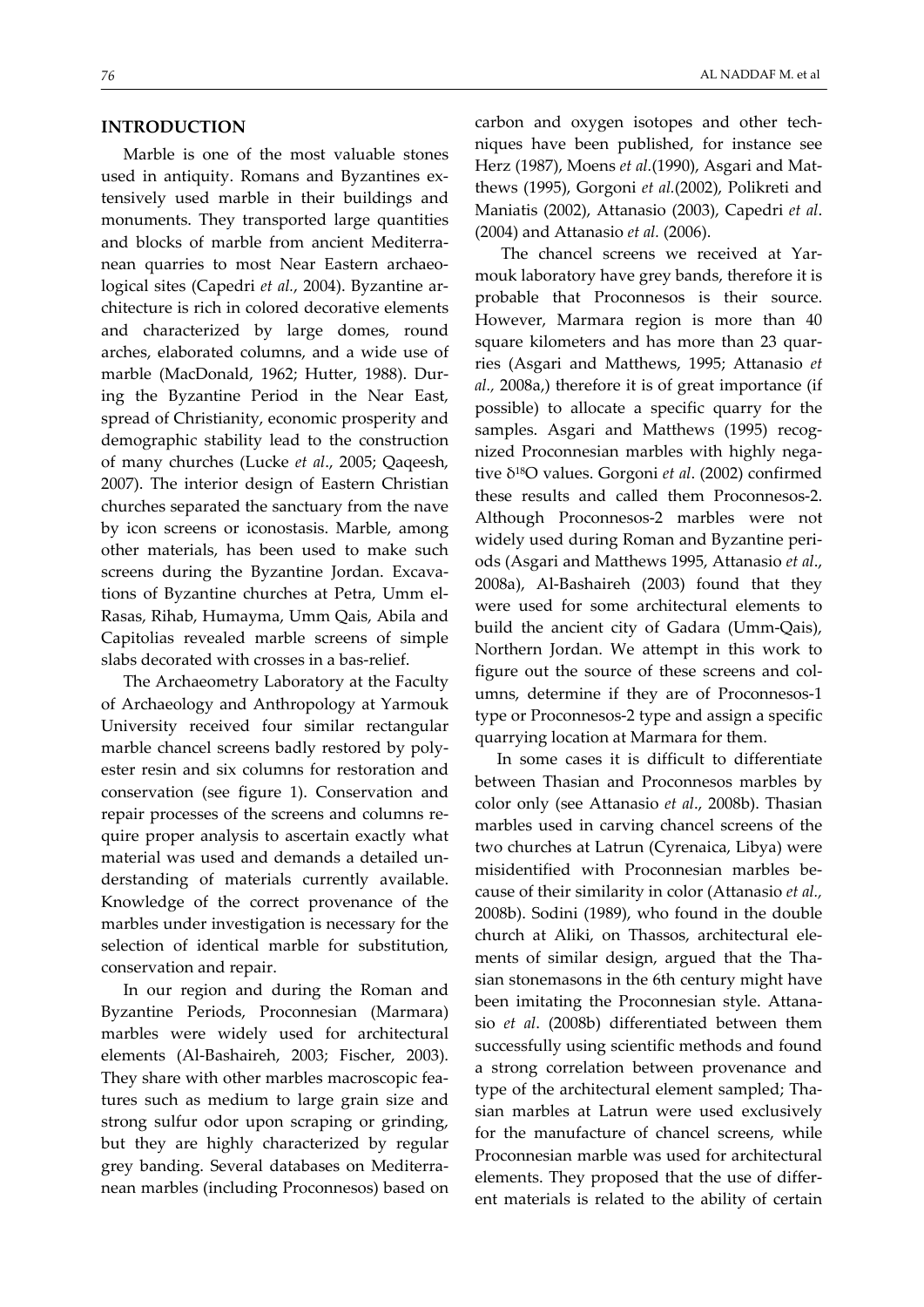workshops to supply specific marble fittings either cheaper or of better quality. We also attempt in this study to report new characteristic data and examine the exactness of the model proposed by Attanasio *et al*. (2008b) suggesting specialized Thasian quarrying for chancel screens.

Provenance of ancient marbles has been determined by several methods including trace elements (Conforto *et al.,* 1975), cathodolumi‐ nescence (Lapuente *et al.,* 2000), electron para‐ magnetic resonance (Attanasio *et al.,*, 2008b), strontium isotopic distribution (Brilli *et al.,* 2005), but oxygen and carbon isotopes and min‐ eropetrography are often used, (Craig, 1972; Manfra *et al.,*, 1975; Kempe and Harvey, 1983; Herz and Dean, 1986; Herz, 1987 and 1992; Dean, 1988; Moens *et al.,*, 1989, and 1990; Gor‐ goni *et al.,*, 2002).

### **MATERIALS AND METHODS**

Two of the abovementioned screens were damaged, while the other two were almost un‐ harmed. The columns were used to support the screens. The screens and the columns were carved in white marble of light grey bands. Unlike most marble screen forms excavated in Jordan, each screen was segmented into 15 jointed sectors decorated with leaves and flowers of different shapes. They do not have crosses in relief, but the decorated segments formed the crosses. The screens are 125cm in length, 88cm in width, and 6cm in thickness (see figure 1). Un‐ fortunately, the exact context of the screens and the columns is unknown; they were confiscated from treasure hunters. However, it is believed that they were robbed from the archaeological site of Capitolias (Beit Ras) or of Abilla (Queil‐ beh), both in north Jordan.

Nine samples were taken from the chancel screens and columns. Six samples from two opposite rear diagonal corners or already dam‐ aged parts of three screens and three samples from the ends of three columns were collected, see figure 1. Sampling strategy aimed to obtain representative portions and to keep the aesthetic appearance of the screens and the columns unaffected.



Fig. 1: shows the damage in one of the screens, the remains of polyester resin (PR) and samples locations (SL).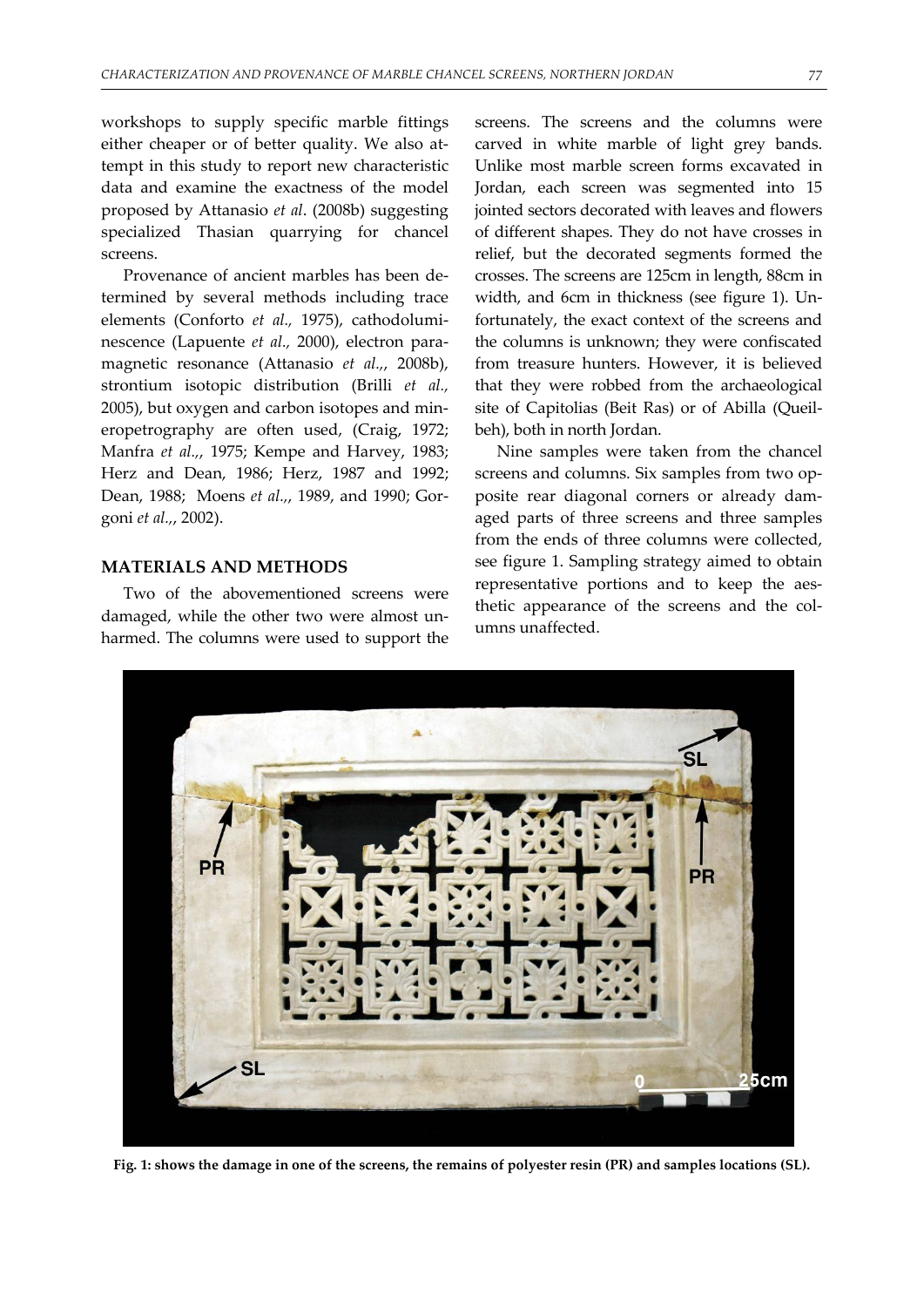Petrography, XRD, and stable Carbon and Oxygen isotopes were applied to characterize the marbles. The results of these analyses were compared to the main reference databases for Pro‐ connesos marbles (Asgari and Mathews, 1995; Capedri *et al*., 2004; Attanasio *et al*., 2008a) and for the main Mediterranean marbles used in an‐ tiquity (Moens *et al*., 1988; Gorgoni *et al*., 2002).

Thin‐section examinations by Leica DMLSP polarizing microscope were used to identify a number of petrographic parameters with im‐ portant diagnostic significance for marble in‐ cluding fabric, maximum grain size (MGS) of calcite or dolomite grains and their boundary shapes (Lazzarini *et al*., 1985; Moens *et al*., 1988; Gorgoni *et al*., 2002 and Gaggadis‐Robin *et al.*, 2003). Thin sections were made in the Ar‐ chaeometry lab of the Faculty of Archaeology and Anthropology at Yarmouk University, pho‐ tomicrographs under Cross Polarized Nichols (XPL) were taken by a camera attached to the microscope. The data thus obtained were sup‐ ported by XRD which was carried out on pow‐ dered samples using a Shimadzu Lab X, 6000 X‐ Ray Difractometer available at the Faculty of Archaeology and Anthropology at Yarmouk University. Trace minerals were also detected by XRD on powders treated with 10% HCl acid in order to concentrate them by dissolving calcareous minerals of the samples mainly calcite, considering that dolomite dissolves slower than calcite in acid (Lewis and McConchie 1994). Powder diffraction patterns were obtained un‐ der the following conditions: CuK∝ radiation (1.5418 Å) with 30 kV, 30 mA energy and Graphite Monochromatic.

The isotopic analyses were carried out using a Finnigan Mat Delta E mass spectrometer at

the Water Authority of Jordan, Amman (WAJ). The CO<sub>2</sub> extracted from carbonate samples by reaction with 100% H3PO4 at 25°C was meas‐ ured for 13C/12C and 18O/16O ratios. The results were expressed in terms of  $\delta^{13}C$  or  $\delta^{18}O$  and measured in parts per mil (‰) relative to the international reference standard PDB (Faure, 1986).

#### **RESULTS AND DISCUSSION**

Microscopic features of the samples studied in thin sections show that the maximum grain size (MGS), a diagnostic feature for discriminating marbles, of calcite grains is about 3.5mm. This medium MGS distribution is typical of marbles from different localities (Aphrodisias, Proconnesos, Thassos, and Paros) (Moens *et al.,* 1988; Gorgoni *et al.,* 2002). The samples are het‐ eroblastic (i.e. formed of calcite grains of differ‐ ent sizes) forming a mortar fabric, typical of Proconnesos marble, made of coarse grained calcite of deformed twining lines surrounded by fine grained calcite (0.7‐0.8 mm) (see figure 2). The boundaries of the coarse crystals are sutured to embayed (i.e grains are interlocked) indicating a non‐equilibrated metamorphic conditions. The mortar fabric of the samples with sutured boundaries and deformed twining lines exclude Paros 2‐3 provenance. Thassos‐1‐ 2‐3 sources can also be excluded; historical re‐ cords state that Thassos‐1‐2 marble distribution was very limited in the Romans Imperial Times especially for decoration purposes (Gorgoni *et al*., 2002), while Thassos‐3 is mainly dolomitic and was mainly used for statues (Herrmann and Newman, 2002).





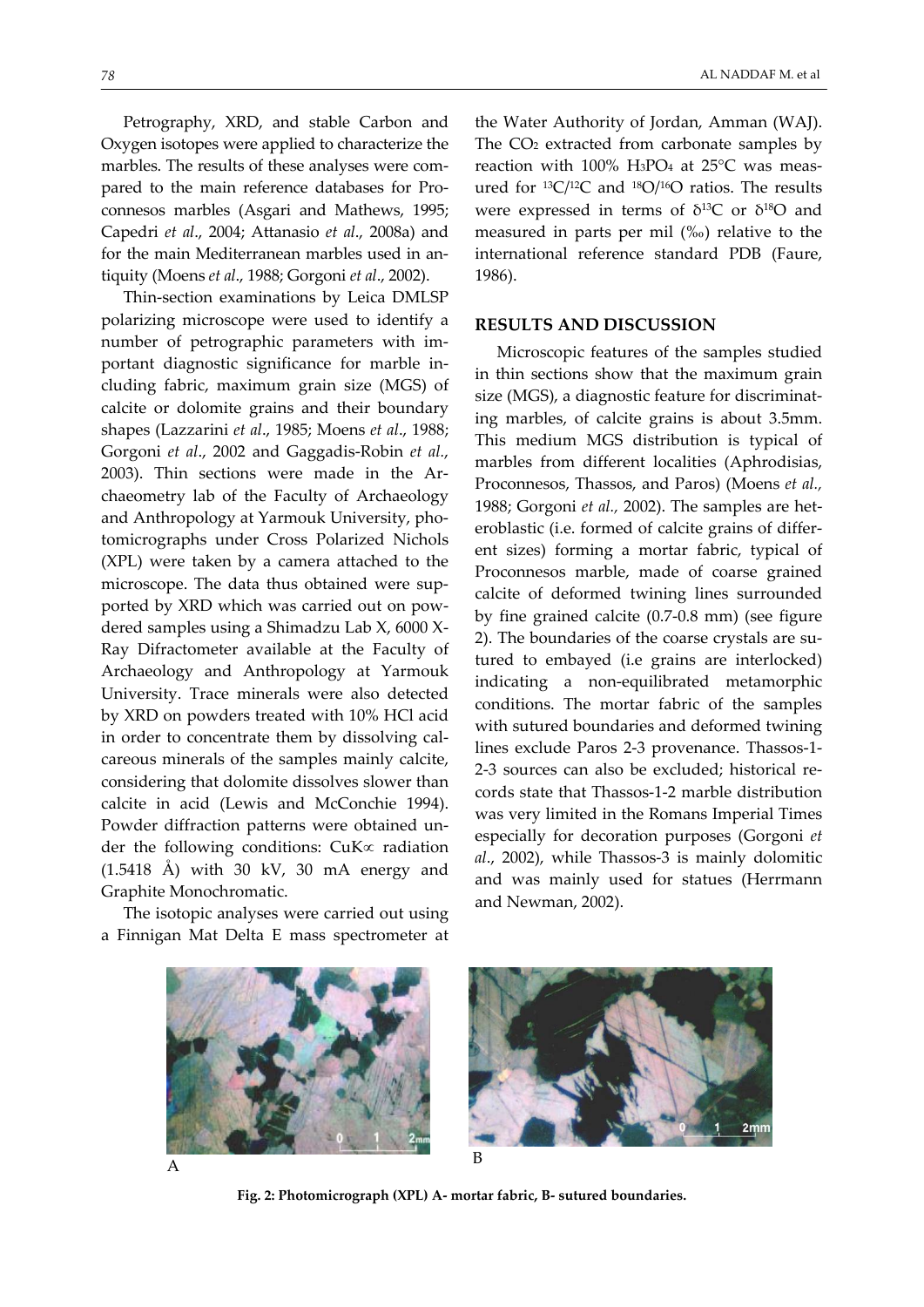The results of carbon and oxygen isotopic composition, presented in table 1, are reported graphically in the C‐O correlation diagram of figure 3, where they can be compared to the isotopic fields of the main databases of Mediter‐ ranean marble quarries used in antiquity. The position of the samples, located in an overlap‐ ping reference fields in the diagram, pinpoints only four sources for the studied marbles: Carrara, Thassos‐(1,2), Paros‐(2,3) and Procon‐ nesos‐1. These results are highly significant; they exclude Aphrodisias and Thassos‐3 sources, but show that Proconnesos-1 (in addition to Carrara, Thassos- $(1,2)$  and Paros- $(2,3)$ ) is a probable source for the marbles.

Sample 3 and sample 8 are located within Paros 2‐3 isotopic field, but just at the border of the Proconnesos‐1 isotopic field. It is important to note that when the database established by Gorgoni *et al*. (2002) is used, these two samples will be located within Proconnesos-1 isotopic field of the C‐O isotopic diagram. Gorgoni *et al*. (2002) suggested enlarging the isotopic field of Proconnesos‐1 in order to comprise the new isotopic values of Proconnesos-1 marbles they studied. The isotopic and mineropetrographic results support the need for the enlargement of Proconnesos‐1 isotopic field.

However, the results disqualify Proconne‐ sos‐2 to be a possible source for them. Carrara

marble is excluded because it is white fine grained (MGS=1.5mm) (Moens *et al.,* 1988; Gor‐ goni *et al.,* 2002) and free of Kaolinite as trace minerals, while the studied samples have Kaolinite (fig. 4B).

Oxygen isotope values of the samples are lowly negative (see table 1). Comparing oxygen isotope values in table 1 to those given by As‐ gari and Matthews (1995), they match the oxy‐ gen isotope values of Silinte (Harmantas) and some values of the Necropolis areas. All of Sil‐ inte quarries have similar depressed negative oxygen isotope values, but only one value from southwest Silinte is more negative (‐3.17‰) than the rest of Silinte quarries. On the other hand, they appear in the range of only three oxygen values out of six values from Necropo‐ lis.

| Sample | $\delta^{13}C\%$ $\pm$ 0.20 | $\delta^{18}\rm{O}\%$ $\pm$ 0.15 |
|--------|-----------------------------|----------------------------------|
| $1*$   | 3.52                        | $-0.41$                          |
| $2*$   | 2.45                        | $-0.46$                          |
| $3**$  | 1.93                        | $-0.19$                          |
| $4*$   | 3.4                         | $-0.49$                          |
| $5*$   | 2.8                         | $-1.05$                          |
| $6*$   | 3.56                        | $-0.41$                          |
| 7*     | 3.39                        | $-0.44$                          |
| $8**$  | 1.78                        | $-0.38$                          |
| $Q**$  | 3.5                         | $-0.42$                          |

| Table 1: carbon and oxygen isotopic composition of |  |
|----------------------------------------------------|--|
| the samples (*: screens and **: columns).          |  |



Fig. 3. Position of the isotopic values of the samples in  $\delta^{18}O-\delta^{13}C$  reference diagram for the main Mediterranean marble quarries. T: Thassos (T-1: Fanari district; T-2: Aliki district; T-3: Vathy-Saliara district); D: Dokimion (Afyon); N: Naxos; Pa: Paros (Pa-1: Lychnites variety; Pa-2: Chorioudaki valley; Pa-3: Aghios Minas valley); Pe: **Penteli; C: Carrara; Pr: Proconnesos (Marmara) (after Capedri and Venturelli, 2004).**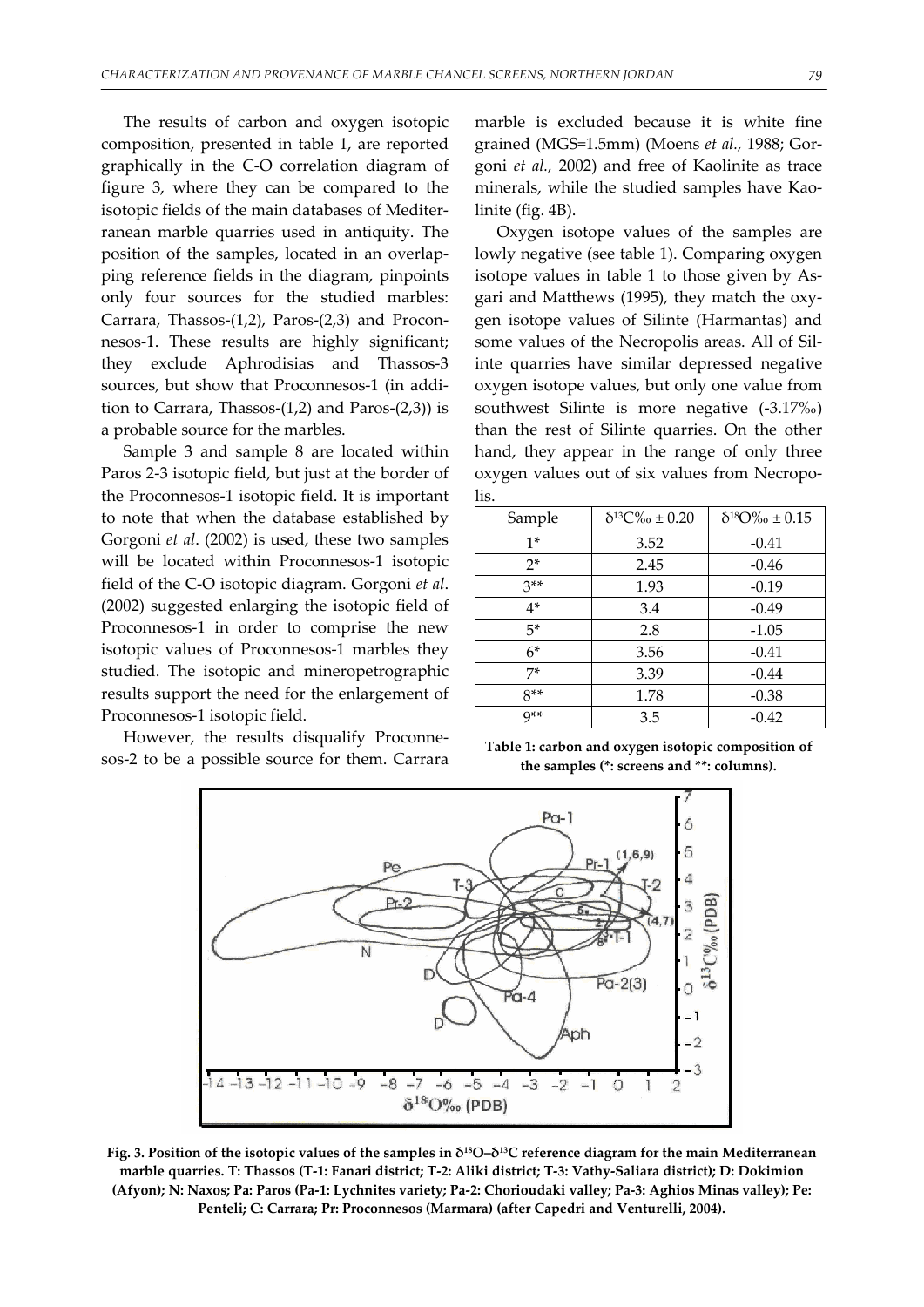X‐ray diffraction results show that the sam‐ ples before acid treatment are mainly composed of calcite and quartz (figure 4A), while more minerals were identified after HCl treatment, i. e. dolomite, mica, orthoclase and kaolinite (figure 4B). Dolomite is of poor diagnostic signifi‐ cance in discriminating marble sources since traces of dolomite are present in almost all Mediterranean marbles, but Paros. These results provide another reason to exclude Paros marble as a source for the samples.



Fig. 4: XRD pattern of A- samples before acid treatment, B- samples after acid treatment. C: calcite, D: dolomite, **Or: orthoclase, M: mica, Q: quartz, K: kaolinite.**

On the contrary, the presence of Kaolinite which is of high significance in discriminating marble sources (Capedri and Venturelli, 2004). The presence of Kaolinite points to Proconne‐ sos, Dokimion or Naxos. Microscopically Naxos and Dokimion marbles can be excluded; Naxos marble is very coarse grained, while calcite crystals of Dokimion marble are lineated, foli‐ ated, and fine sized (Gorgoni *et al.,* 2002). It is worth mentioning that traces of mica minerals (such as margarite, paragonite and phlogopite) were used to discriminate marble, but neither polarizing microscope nor X‐ray diffractometry used in this research can differentiate between

them, therefore the presence of micas can not contribute to the determination of the provenance of the studied samples in this research.

### **CONCLUSIONS**

Analytical results illustrated that Proconne‐ sos‐1 is the most probable source for the studied screens and columns. Restoration of the screens and columns should be done using Proconne‐ sos-1 marble, preferably from Silinte (Harmantas) or less likely from Necropolis. To the best of our knowledge this is the first study in Jordan to characterize marble chancel screens which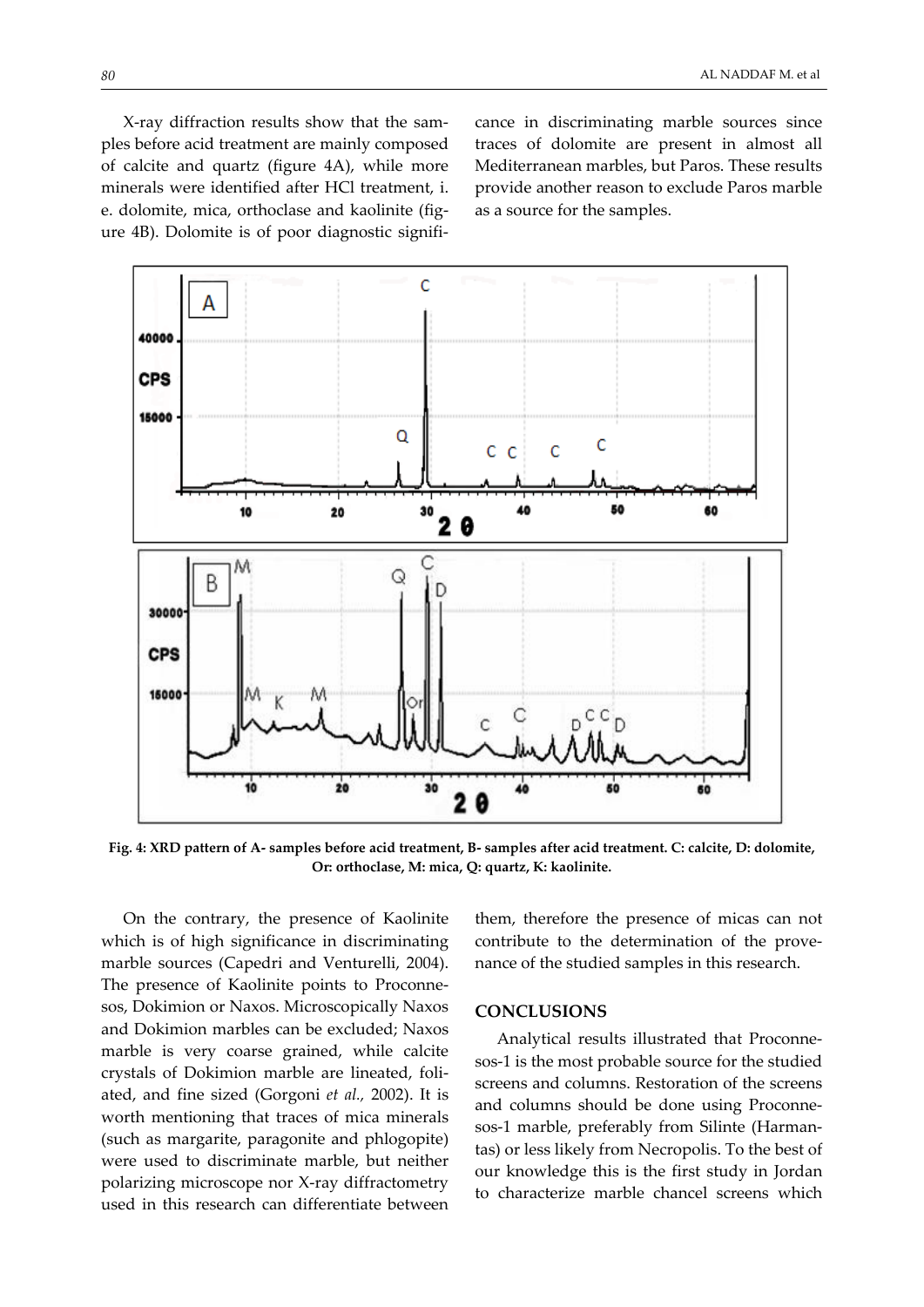provide more evidence that Proconnesos marble was widely used for architectural elements during the Byzantine period. The results may indicate that the use of Thasian marble to manufacture the chancel screens of the two churches at Latrun (Cyrenaica, Libya) are an exception of this historical data. Libya and Jordan belong to two different geographic regions; so the archaeological site of Latrun, Libya might have higher economic potentials or easier access to Thasian marble than the north Jordanian ar‐ chaeological sites during the Byzantine period.

In addition to the short distance between mar‐ ble quarries and shipping centers, the availabil‐ ity of large blocks of marble and the presence of a large number of workers for finishing marble blocks (De Nuccio *et al.*, 2000 and Al‐Bashaireh, 2003), the enormous use of Marmara marble in architecture may be attributed to its style and grey bands that amazed stonemasons and archi‐ tects. The results agree also with Gorgoni *et al*. (2002) who suggested enlarging the main refer‐ ence isotopic field of Proconnesos‐1.

## **REFERENCES**

- Al‐Bashaireh, K. (2003) Determination of provenance of marble and Caliche used in ancient Gadara (Umm‐Qais), N. Jordan. Unpublished Ms.c thesis, Department of Earth and Environmental Sciences, Yarmouk University, Irbid, Jordan.
- Asgari, N., and Matthews, K.J. (1995) The stable isotope analysis of marble from Proconnesos. In *The study of marble and other stones used in the antiquity*, (eds. Y. Maniatis, N. Herz, and Y. Basia‐ kos), pp. 123–9, London: Archetype Publ.
- Attanasio, D. (2003) *Ancient White Marbles, Analysis and Identification by Paramagnetic Resonance Spec‐ troscopy*. Roma: L'Erma di Bretschneider.
- Attanasio, D., Brilli, M. and Ogle, N. (2006). *The Isotopic Signature of Classical Marbles*. Roma: L'Erma di Bretschneider.
- Attanasio, D. Brilli, M.and Bruno, M. (2008a) The properties and identification of marble from Pro‐ connesos (Marmara Island, Turkey): a new database including isotopic, EPR and petro‐ graphic data. *Archaeometry*, 50: 747–774.
- Attanasio, D., Brilli M., Rocchi, P. (2008b) The marbles of two early Christian churches at Latrun (Cyrenaica, Libya). *Journal of Archaeological Science*, 35: 1040‐1048.
- Brilli M., Cavazzini G. and Turi B. (2005) New data of <sup>87</sup>Sr/<sup>86</sup>Sr ratio in classical marble: an initial database for marble provenance determination. *Journal of Archaeological Science*. Volume 32, Issue 10, October 2005, pp. 1543‐1551.
- Capedri S. and Venturelli G. (2004) Accessory minerals as tracers in the provenancing of archaeo‐ logical marbles, used in combination with isotopic and petrographic data, *Archaeometry* 46(4): 517–536.
- Capedri S, Venturelli G. and Photiades A. (2004) Accessory minerals and δ18O and δ 13C of marbles from the Mediterranean area. *Journal of Cultural Heritage*, 5: 27–47.
- Conforto, L., Felici, M., Monna, D., Serva, L. and Taddeucci, A. (1975) A preliminary evaluation of chemical data trace element from classical marble quarries in the Mediterranean, *Ar‐ chaeometry* 17(2): 201‐2 13.
- Craig H. and Craig V. (1972) Greek marbles: determination of provenance by isotopic analysis, *Sci‐ ence* 176: 401–403.
- De Nuccio, M., Pensabene, P., Bruno M., Gorgoni, C., and Pallante, P. (2000) The Use of Proconne‐ sian Marble in the Architectural Decoration of the Bellona Temple in Rome. *ASMOSIA 2000*, VI International Conference, Venice, June 15‐18, 2000, Abstracts. Istituto Universi‐ tario di architettura di Venezia, Dipartimento di Storia dell'Architettura, Laboratorio di analisi dei materiali antichi.
- Dean, N.E. (1988) Geochemistry and archaeological geology of the Carrara marble, Carrara, Italy. In: *Classical Marble: Geochemistry, Technology, Trade*, NATO ASI Series, Series E: Applied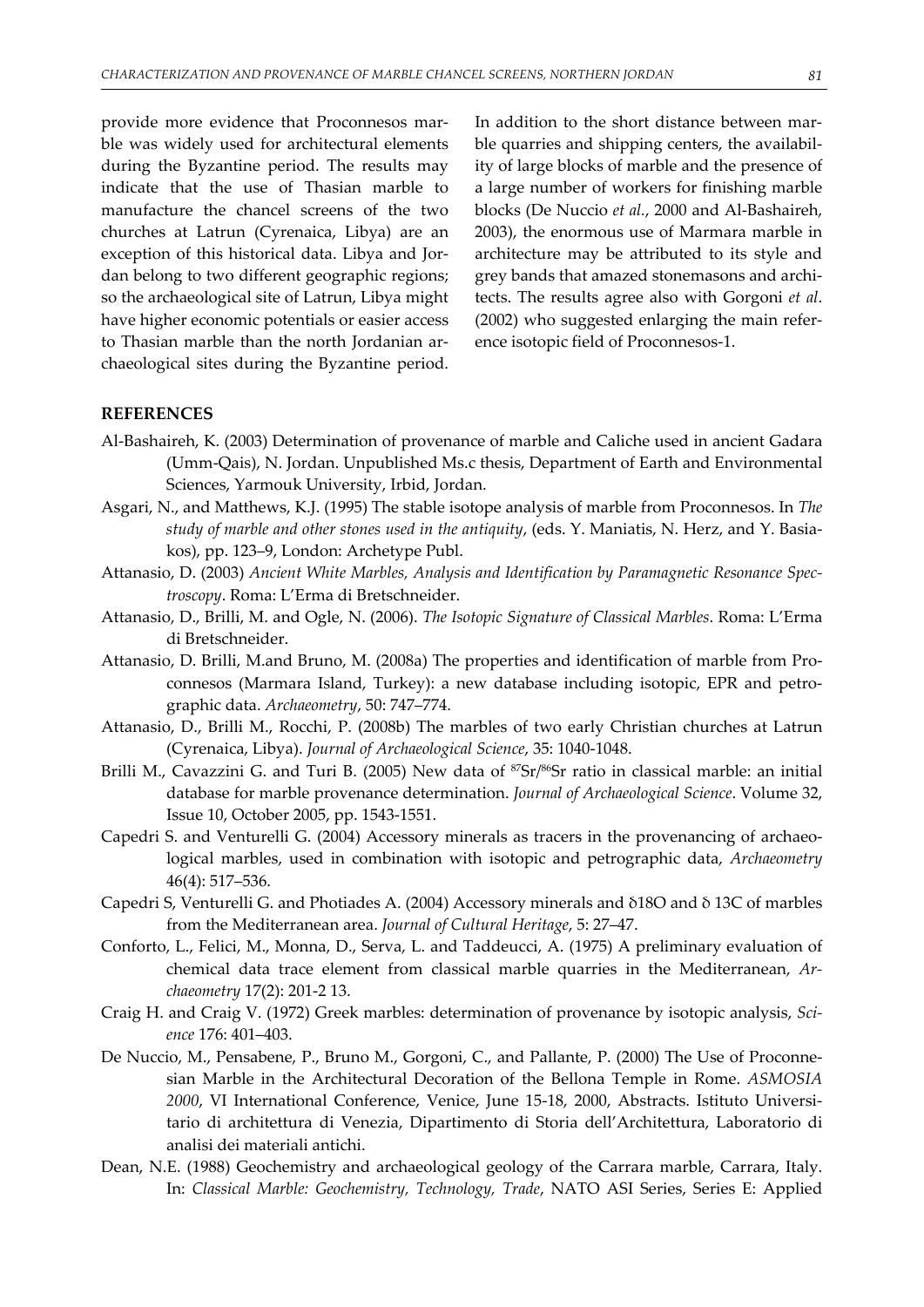Sciences, (N. Herz, M. Waelkens Eds.), Dordrecht: Kluwer Academic Publishers, 153: 315– 323.

Faure, G. (1986) *Principles of Isotope Geology*. 2nd edition, New York: John Willey and Sons.

- Fischer, M. (2003) Marble from Pentelikon, Paros, Thassos and Proconnesus in ancient Israel: An attempt at chronological distinctions. *ASMOSIA 2003*, VII International Conference, Thas‐ sos, Greece, September, 15‐20, Abstracts.
- Gaggadis‐Robin, V., Sintès, C., Kavoussanaki, D., Dotsika, E., and Maniatis, Y. (2003) Provenance investigation of some marble sarcophagi from Arles with stable isotope and maximum grain size analyses. *ASMOSIA 2003*, VII International Conference, Thassos, Greece, September, pp. 15‐20, Abstracts.
- Gorgoni, C., Lazzarini, L., Pallante, P. and Turi, B. (2002) An updated and detailed mineropetrographic and C‐O stable isotopic reference database for the main Mediterranean marbles used in antiquity, *ASMOSIA V*: Fifth International Conference ‐ Boston 1998, pp. 115–131.
- Herrmann, Jr., J. J. and Newman, R. (2002) New sculptures in Thasian dolomite: Turkey, Greece, Egypt, Italy, *ASMOSIA V*: Fifth International Conference ‐ Boston 1998, pp. 215–224.
- Herz, N. and Dean, N.E. (1986) Stable isotopes and archaeological geology: the Carrara marble, northern Italy, *Appl. Geochem.* 1:139–151.
- Herz, N. (1987) Carbon and oxygen isotopic ratios: a data base for Classical Greek and Roman marble, *Archaeometry*, 29: 35–43.
- Herz, N. (1992) Provenance determination of Neolithic to classical Mediterranean marbles by stable isotopes, *Archaeometry* 34: 185–194.
- Hutter, I. (1988) Early Christian and Byzantine Art. UK: A&C Black.
- Kempe, D.R.C and Harvey, A.P. (1983) *The Petrology of Archaeological Artefacts*, Oxford: Clarendon Press.
- Lapuente, M., Pilar, B. and Turi, P. (2000) Marbles from Roman Hispania: Stable isotope and ca‐ thodoluminescence characterization. *Applied Geochemistry* 15: 1469‐1493.
- Lazzarini, L., Moschini, G., Waelkens, M. and Xusheng, H. (1985) New light on some Phrygian marble quarries through a petrological study and the evaluation of Ca/Sr ratio. In Marmi antichi, Problemi dʹimpiego, di restauro edʹidentifcazione. *Studi Miscellani* 26: 47‐56.
- Lewis, D. W. and McConchie, D. (1994) Analytical Sedimentology. NY: Chapman & Hall.
- Lucke, B., Schmidt, M., al‐Saad, Z., Bensand Reinhard, O. and Hüttl, F. (2005) The abandonment of the Decapolis region in Northern Jordan ‐ Forced by environmental change? *Quaternary In‐ ternational*, 135 (1) SPEC. ISS. pp. 65‐81.
- MacDonald, W. (1962) Early Christian and Byzantine Architecture. NY: George Braziller.
- Manfra, L., Masi, U. and Turi, B. (1975) Carbon and oxygen isotope ratios of marbles from some an‐ cient quarries of western Anatolia and their archaeological significance, *Archaeometry*, 17: 215–221.
- Moens, L., Roos, P., De Rudder, J., De Paepe, P., Van Hende, J., and Waelkens, M. (1988) A multi‐ method approach to the identification of white marbles used in antique artifacts. In: *classi‐ cal marble: geochemistry, technology, trade* (Herz, N. and Waelkens, M. Edts.), Dordrecht: Kluwer Academic Publishers, 153: 243‐250.
- Moens, L., Roos, P., De Rudder, J., Hoste, J., De Paepe, P., Van Hende, J., Maréchal R. and Waelkens, M. (1989) Chemical and petrographical identification of white marbles from the Mediter‐ ranean area: I Comparison between Carrara and Marmara marbles. In: Y. Maniatis, Editor, *Proc. of the 25th Int. Symposium of Archaeometry*, Amsterdam: Elsevier, pp. 613–624.
- Moens, L., Roos, P., De Rudder, J., De Paepe, P., Van Hende, J. and Waelkens, M. (1990) Scientific provenance determination of ancient white marble sculptures, using petrographic, chemical and isotopic data, Art Historical and Scientific Perspectives on Ancient Sculpture, The J. Paul Getty Museum, Malibu, pp. 111–125.